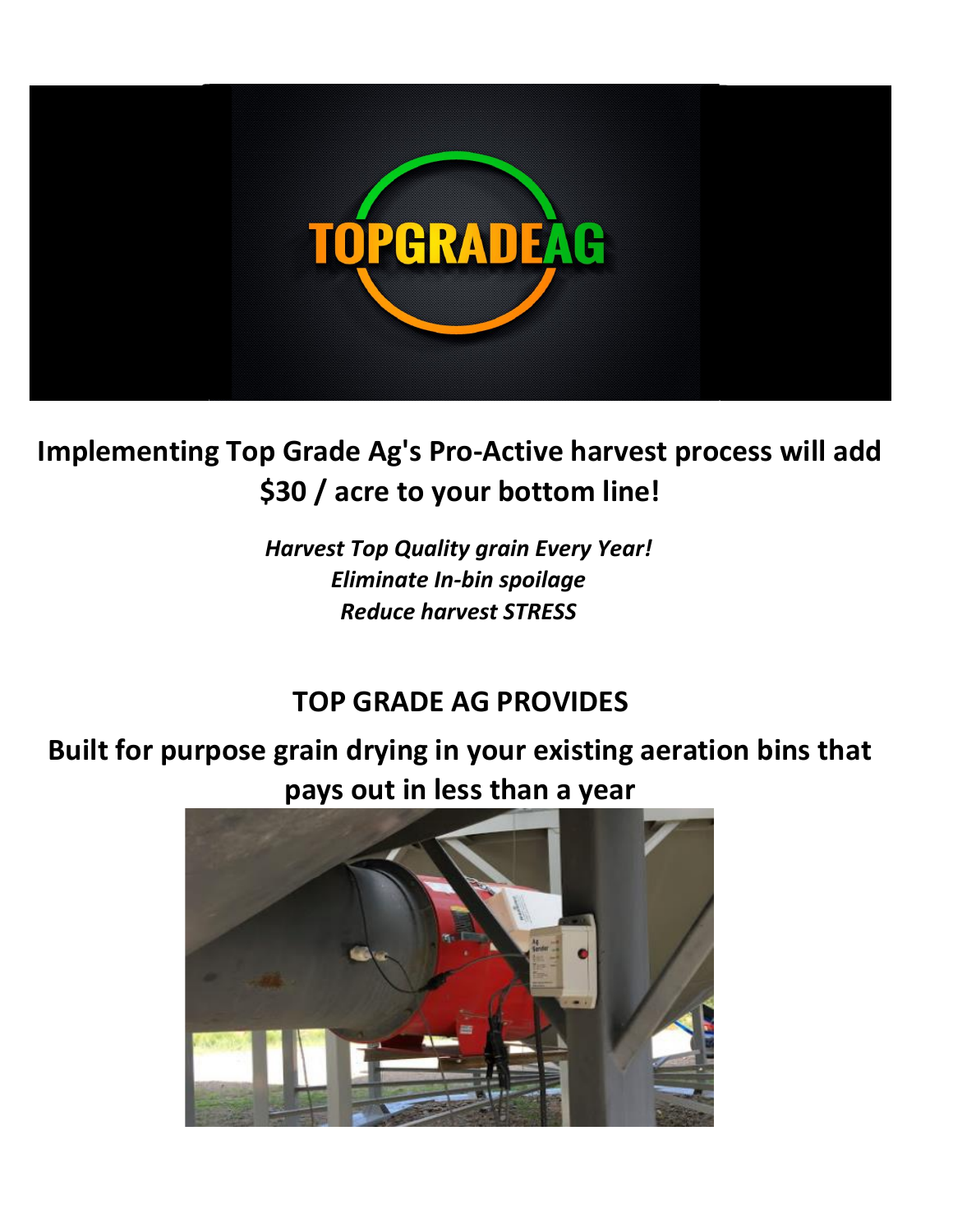### *Get real time moisture content during each drying event*

| <b>DRYING BIN SUMMARY</b>     |                             |                                    |                                |                             |                                         |                              | <b>VIEW PAST EVENTS</b><br>+ ADD NEW DRYING EVENT    |                                                           |                                           |          |               |    |  |
|-------------------------------|-----------------------------|------------------------------------|--------------------------------|-----------------------------|-----------------------------------------|------------------------------|------------------------------------------------------|-----------------------------------------------------------|-------------------------------------------|----------|---------------|----|--|
| <b>BIN</b>                    | <b>GRAIN</b><br><b>TYPE</b> | <b>AIR</b><br><b>FLOW</b><br>(CFM) | <b>HEATER</b><br><b>STATUS</b> | <b>START</b><br><b>DATE</b> | <b>GRAIN</b><br><b>QUANTITY</b><br>(BU) | AVG.<br><b>MOIST</b><br>(96) | <b>AIR</b><br><b>FLOW</b><br><b>RATE</b><br>(CFM/BU) | <b>WATER</b><br><b>REMOVAL</b><br><b>RATE</b><br>(GAL/HR) | <b>TIME</b><br>TO<br><b>DRY</b><br>(DAYS) |          |               |    |  |
| 48                            | Barley<br>Malt              | 3,674                              | ⊗                              | 20/10/05<br>13:33:00        | 4,050                                   | 13.3                         | 0.9                                                  | 2.4                                                       | $-0.6$                                    | $\equiv$ | $\mathscr{O}$ |    |  |
| 49                            | Barley<br>Malt              | 3,381                              | 29.4°C                         | 20/09/29<br>16:01:00        | 4,700                                   | 14.0                         | 0.7                                                  | 2.8                                                       | 2.0                                       | Ξ        | $\mathscr{Q}$ |    |  |
| 50                            |                             | ⊛                                  | $^{\circledR}$                 |                             |                                         |                              |                                                      |                                                           |                                           |          |               |    |  |
| 51                            | Barley<br>Malt              | 3,742                              | 30.3°C                         | 20/09/29<br>16:01:00        | 4,700                                   | 13.5                         | 0.8                                                  | 3.7                                                       | $-0.1$                                    | E        | $\mathscr{O}$ |    |  |
| 52                            |                             | ⊗                                  | ⊗                              |                             |                                         |                              |                                                      |                                                           |                                           |          |               |    |  |
| $\left\vert \cdot\right\vert$ |                             |                                    |                                |                             |                                         |                              |                                                      |                                                           |                                           |          |               | k. |  |

### *Know the real time water removal rates day and night.*

Removal Rate

Drying Event: Bin 49, started @ September 29th 6:08 PM



Time

#### **Moisture Content**

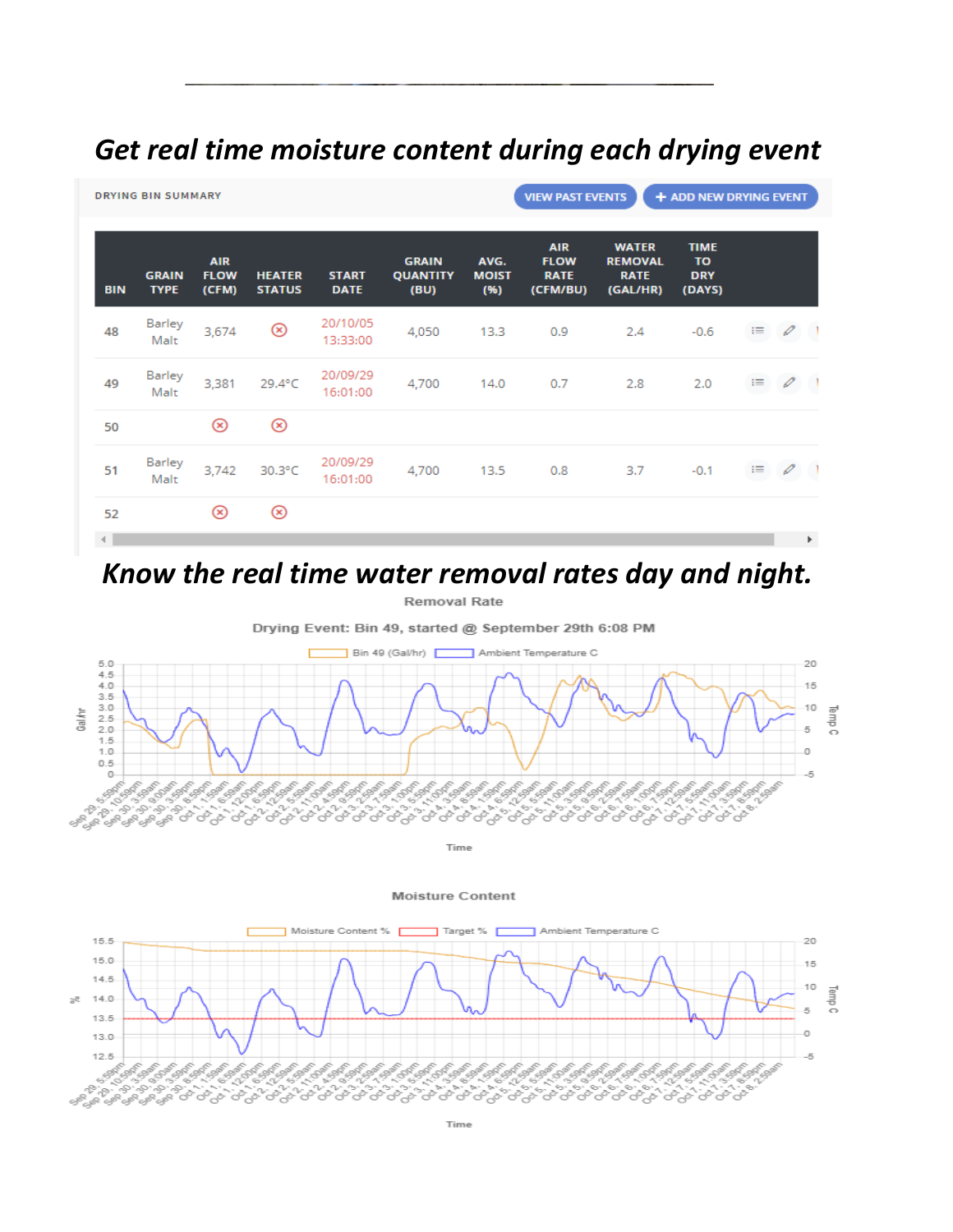### **Farmer friendly equipment**

*Simple 12 volt power supply. All communication hardware at ground level. Comprehensive dash board for all drying parameters and costs Cloud based app provides remote access from almost anywhere.*

## **Show Pricing - Valid during Week of CPS**

*Standard Wifi Extension install - \$600 Basic ambient air sensor install - \$1000 Plenum & Attic instrumentation per bin install - \$1250 plus travel & subsistence costs First year annual subscription fee included - \$150 value*

**Glenn Wilde Email: gwilde@topgradeag.com Cell: (403) 803-6092**

**Website: topgradeag.com**